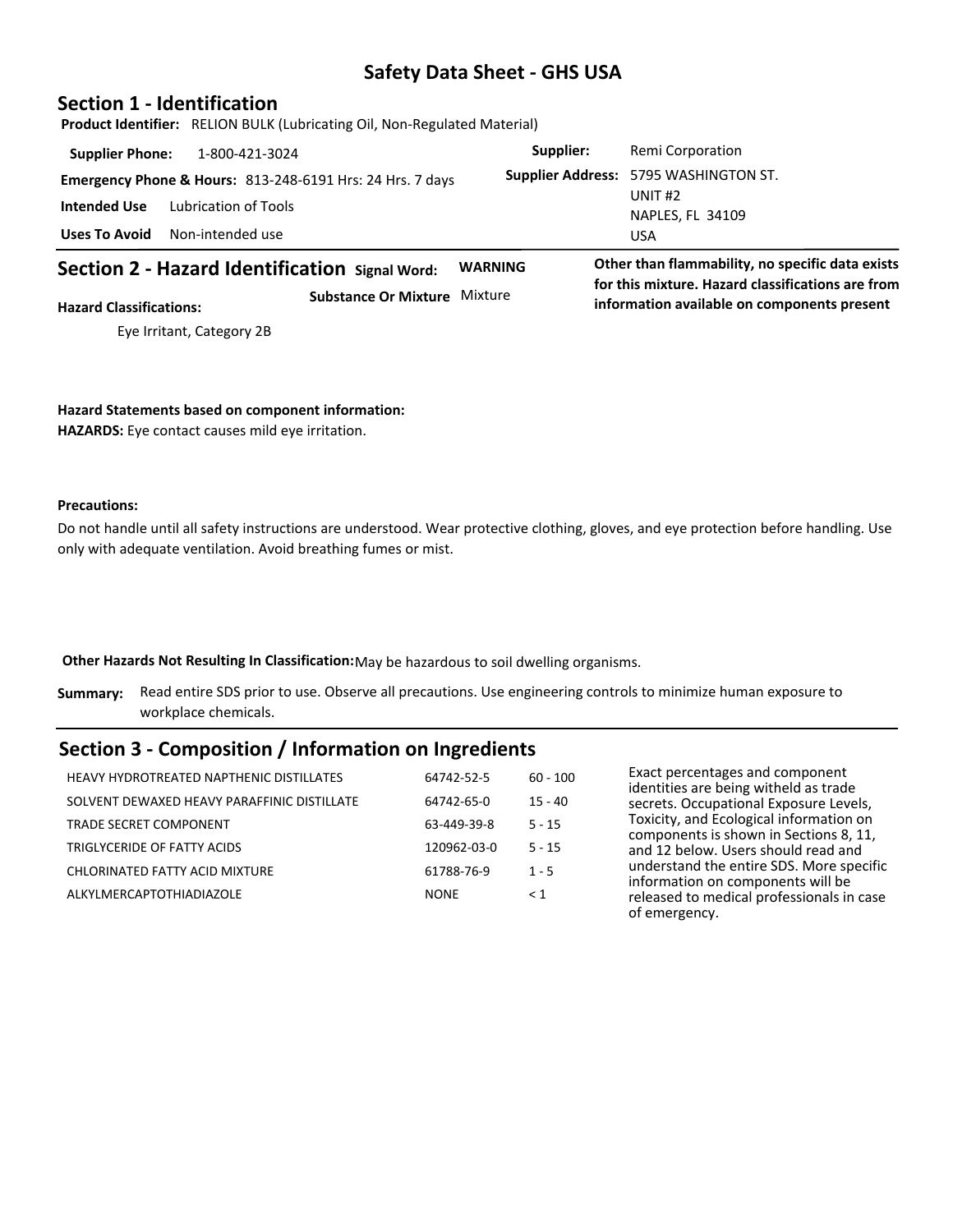RELION BULK Page 2

First responders should wear clothing appropriate for industrial exposure in accordance with local codes. At a minimum, all exposed skin should be covered, and latex gloves and eye protection meeting ANSI Z87 or CSA Z94.3 should be worn. First responders should avoid contact with spilled material. Spills of this material present a slip hazard. If smoke, fumes, or airborne mist is present, first responders should use organics respirator or self contained breathing apparatus.

**IF SWALLOWED: Get immediate medical attention. Call poison control center.**

**IF IHHALED: Remove affected person to fresh air and make comfortable for breathing. Get immediate medical attention.**

**IF IN EYES: Rinse eyes with cool water. Get immediate medical attention. Call poison control center.**

**IF ON SKIN: Remove contaminated clothing. Wash immediately with soap and water. Get immediate medical attention.**

**IF ON CLOTHES: Do not allow skin contact with contaminated clothing. Remove contaminated clothing and wash before re-use.**

**IF EXPOSED: Contact physician if you feel unwell.**

**Section 4 - First Aid Measures:**

**Most Important Symptoms** ACUTE: Respiratory effects, vision effects. DELAYED: Dermatological effects.

**Indication of Immediate Medical Attention** Difficulty breathing, dizziness, extreme drowsiness, eye irritation, loss of vision, skin rash.

### **Section 5 - Fire Fighting Measures:**

**Appropriate Extinguishing Media** Avoid spraying water jet on burning liquids as this may spread the fire. Use dry chemical or foam extinguishing media.

**Specific Fire Hazards** Fire fighters must be protected from smoke with self contained breathing apparatus. Heavy smoke<br>Specific Fire Hazards may obscure vision. Smoke may contain oxides of carbon, pitrogen, sulfur, and ch may obscure vision. Smoke may contain oxides of carbon, nitrogen, sulfur, and chlorine.

**Special Protective Actions** Keep containers cool with water spray. Evacuate local area until fire is controlled.

### **Section 6- Accidental Release Measures:**

#### **Personal Precautions**

Spills present a slip hazard. Extinguish/disconnect possible sources of ignition near spill. Ensure adequate ventilation of fumes from affected area. Remove unneccesary personnel from area around spill. Prior to cleaning up, don protective gear including chemical and hydrocarbon resistant outer layer, latex or rubber gloves, rubber boots, and eye protection. Emergency responders should wear chemical and hydrocarbon resistant gear.

#### **Environmental Precautions**

Small spills may be wiped up with rags. For spills >10 litres- if possible to safely do so, contain the spilled material using diatomaceous earth and/or absorbent pads. Dike drains and prevent material from entering sewers, ditches, drains, or water courses. Place absorbed material into sealed storage containers and consult an environmental expert for proper disposal measures. Immediately report any discharges that escape containment to the local environmental authority or fire department.

#### **Methods for Cleaning Up**

Absorption with diatomaceous earth and/or absorbent pads is best. Do not use vacuum. Do not wash hydrocarbon or chemical spills away into sewers or drains. Use proper disposal methods for spent absorbents and contaminated rags or clothing.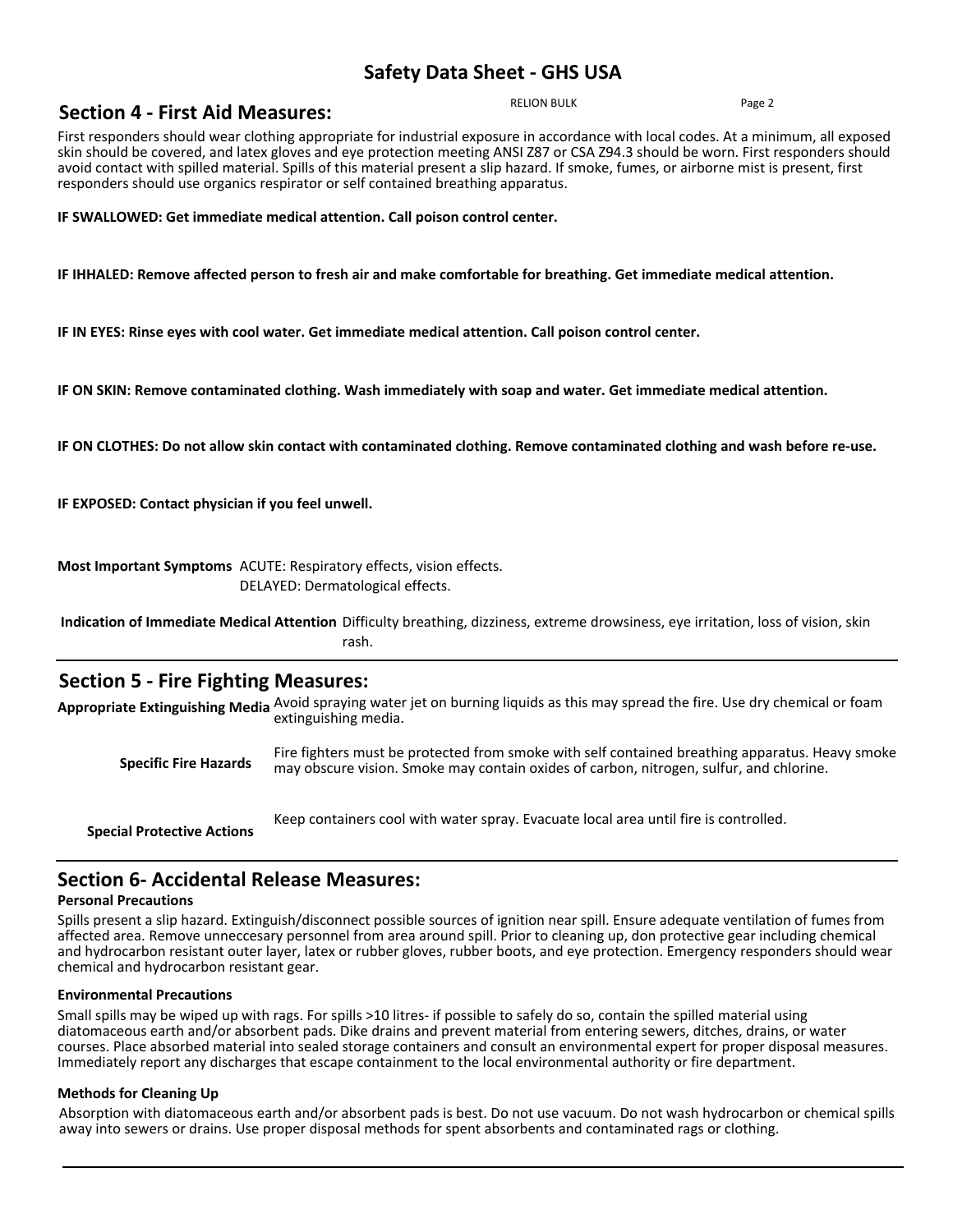# **Section 7- Storage and Handling:**

RELION BULK Page 3

#### **Precautions for Handling**

Wear protective gear including skin, hand, and eye protection when handling this material. Use with good ventilation or wear NIOSH approved respirator with organic vapor cartridges. Transfer large amounts using pumps and lines that are properly maintained. Visually inspect hoses and replace worn or suspicious looking hose and/or fittings. Use clean containers with sealing lids to transfer small amounts. Use caution when pouring to avoid splashing into eyes or on skin. Do not handle open containers near flames or hot surfaces.

#### **Methods for Safe Storage**

Store containers indoors away from heat and flames. Store in secure location with good ventilation. Keep container sealed when not transferring product. Protect from rain and extreme cold.

Avoid storage of hydrocarbons near strong mineral acids or materials marked 'Oxidizer'.

## **Section 8- Exposure Controls/Personal Protection:**

#### **Control Parameters**

No exposure limits are established for this mixture. Information on individual components is provided below.

Component Information - Occupational Exposure Limits:

| HEAVY HYDROTREATED NAPTHENIC     | US ACGIH: TWA: 5 mg/m3, STEL: 10 mg/m3 (as Oil Mist, if generated); US OSHA: 5 mg/m3 TWA as Oil Mist, if generated |
|----------------------------------|--------------------------------------------------------------------------------------------------------------------|
| SOLVENT DEWAXED HEAVY PARAFFINIC | US ACGIH: TWA: 5 mg/m3, STEL: 10 mg/m3 (as Oil Mist, if generated); US OSHA: 5 mg/m3 TWA as Oil Mist, if generated |
| <b>TRADE SECRET COMPONENT</b>    | None Established                                                                                                   |
| TRIGLYCERIDE OF FATTY ACIDS      | None Established                                                                                                   |
| CHLORINATED FATTY ACID MIXTURE   | None Established                                                                                                   |
| ALKYLMERCAPTOTHIADIAZOLE         | None Established                                                                                                   |

#### **Personal Protective Gear**

Workers exposed to airborne levels above threshold values shown above should use protective gear including safety glasses, latex gloves, long sleeve work shirts, long pants, hair covering, and work shoes having oil and chemical resistant soles. Similar protective gear should be worn when servicing equipment containing this material, or when draining and refilling equipment with fresh product.

#### **Engineering Controls**

Engineering controls should ensure adequate ventilation to keep airborne concentrations below threshold values shown above. Pumps and handling equipment should be designed to reduce human exposure potentials to liquids being transferred from containers into closed systems.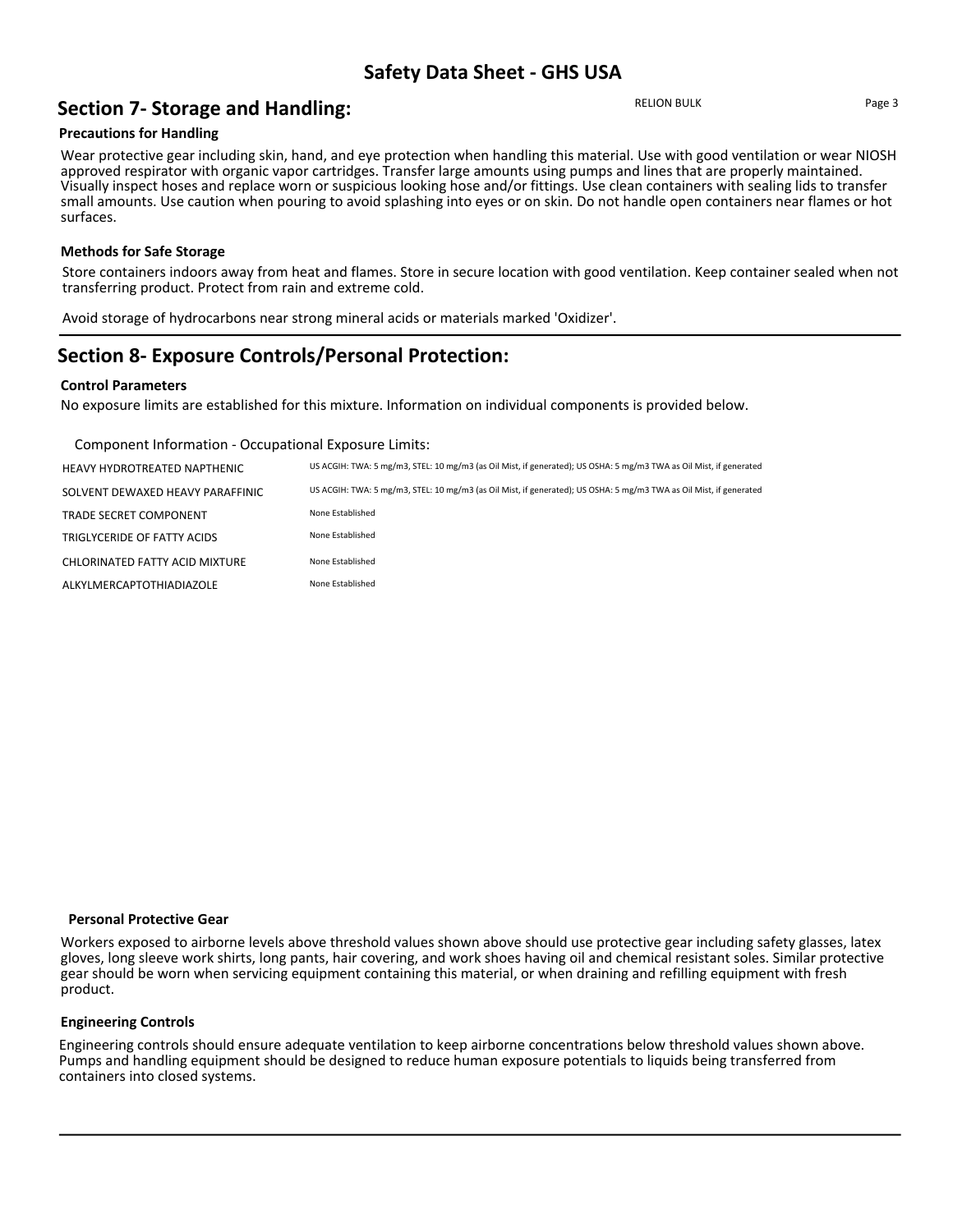## **Section 9- Physical Properties:**  $R = \frac{R_{\text{ELON}}}{R_{\text{ELON}}R_{\text{ELON}}R_{\text{ELON}}R_{\text{ELON}}$

| Appearance                   | Clear Liquid           | <b>Upper Explosive Limit</b> | Unknown                          |
|------------------------------|------------------------|------------------------------|----------------------------------|
| Odor                         | Characteristic         | <b>Lower Explosive Limit</b> | Unknown                          |
| <b>Odor Threshold</b>        | Unknown                | <b>Vapour Pressure</b>       | $<$ 1 mm Hg                      |
| рH                           | NA- anhydrous          | <b>Vapour Density</b>        | $>1$ (air = 1)                   |
| <b>Melting Point</b>         | Not applicable         | <b>Relative Density</b>      | .82 - .92 kg/l @ 25C             |
| <b>Freezing Point</b>        | < 0 C                  | <b>Solubility</b>            | Hydrocarbons, insoluble in water |
| <b>Initial Boiling Point</b> | >100 C                 | <b>Partition Coefficient</b> | Unknown                          |
| <b>Boiling Range</b>         | Unknown                | <b>Auto Ignition Temp</b>    | Unknown                          |
| <b>Flash Point</b>           | $>93$ C                | <b>Decomposition Temp</b>    | Unknown                          |
| <b>Evaporation Rate</b>      | <1 (n-butyl acetate=1) | Viscosity cSt 40C            | 25 cSt 40C                       |

### **Section 10- Physical Properties:**

| Reactivity                                        | May react violently if combined with strong oxidizers and heat.                                                                    |
|---------------------------------------------------|------------------------------------------------------------------------------------------------------------------------------------|
| <b>Chemical Stability</b>                         | Stable under recommended storage conditions.                                                                                       |
| <b>Conditions to Avoid</b>                        | Keep away from fire, sparks, and other sources of ignition.                                                                        |
| <b>Possibly Hazardous Reactions</b>               | None known.                                                                                                                        |
| <b>Incompatible Materials</b>                     | Strong acids and materials marked 'Oxidizer'.                                                                                      |
| <b>Hazardous Decomposition</b><br><b>Products</b> | Byproducts of combustion include carbon dioxide, carbon monoxide, oxides of sulfur, oxides of<br>nitrogen, and heavy, acrid smoke. |

### **Section 11- Toxicological Information:**

| Likely Routes of Exposure                             | Dermal and eye exposure from normal use conditions. Ingestion and inhalation are not likely if all<br>precautions for use are followed.                                                              |  |  |  |
|-------------------------------------------------------|------------------------------------------------------------------------------------------------------------------------------------------------------------------------------------------------------|--|--|--|
| <b>Symptoms of Exposure:</b>                          |                                                                                                                                                                                                      |  |  |  |
| <b>Ingestion</b>                                      | Ingestion minimal amounts, e.g. failure to wash hands before eating/smoking, is unlikely to cause<br>symptoms. Swallowing of liquid product may cause vomiting and nausea.                           |  |  |  |
| <b>Inhalation</b>                                     | Coughing and difficulty breathing.                                                                                                                                                                   |  |  |  |
| Dermal/Eye                                            | Transient dermal contact is not irritating. Prolonged dermal contact may cause local irritation and<br>rash. Eye contact causes mild to severe eye irritation and possible temporary loss of vision. |  |  |  |
| <b>Immediate or Delayed Effects</b> No data available |                                                                                                                                                                                                      |  |  |  |
| Interactive Effects                                   | No data available                                                                                                                                                                                    |  |  |  |

Numerical Measures of Toxicity - components

HEAVY HYDROTREATED NAPTHENIC DISTILLATES: LD 50 > 5000mg/kg; SOLVENT DEWAXED HEAVY PARAFFINIC DISTILLATE: LD 50 > 5000mg/kg; TRADE SECRET COMPONENT: No Data Available; TRIGLYCERIDE OF FATTY ACIDS: LD 50 > 5000 mg/kg; CHLORINATED FATTY ACID MIXTURE: Swallowing small amounts are not likely to cause injury; ALKYLMERCAPTOTHIADIAZOLE: No Data Available **Acute Oral Toxicity:**

**Acute Skin Toxicity:** HEAVY HYDROTREATED NAPTHENIC DISTILLATES: LD50> 5000mg/kg; SOLVENT DEWAXED HEAVY PARAFFINIC DISTILLATE: LD 50 > 5000mg/kg; TRADE SECRET COMPONENT: No Data Available; TRIGLYCERIDE OF FATTY ACIDS: No effect; CHLORINATED FATTY ACID MIXTURE: Excessive skin contact may cause slight irritation.; ALKYLMERCAPTOTHIADIAZOLE: No Data Available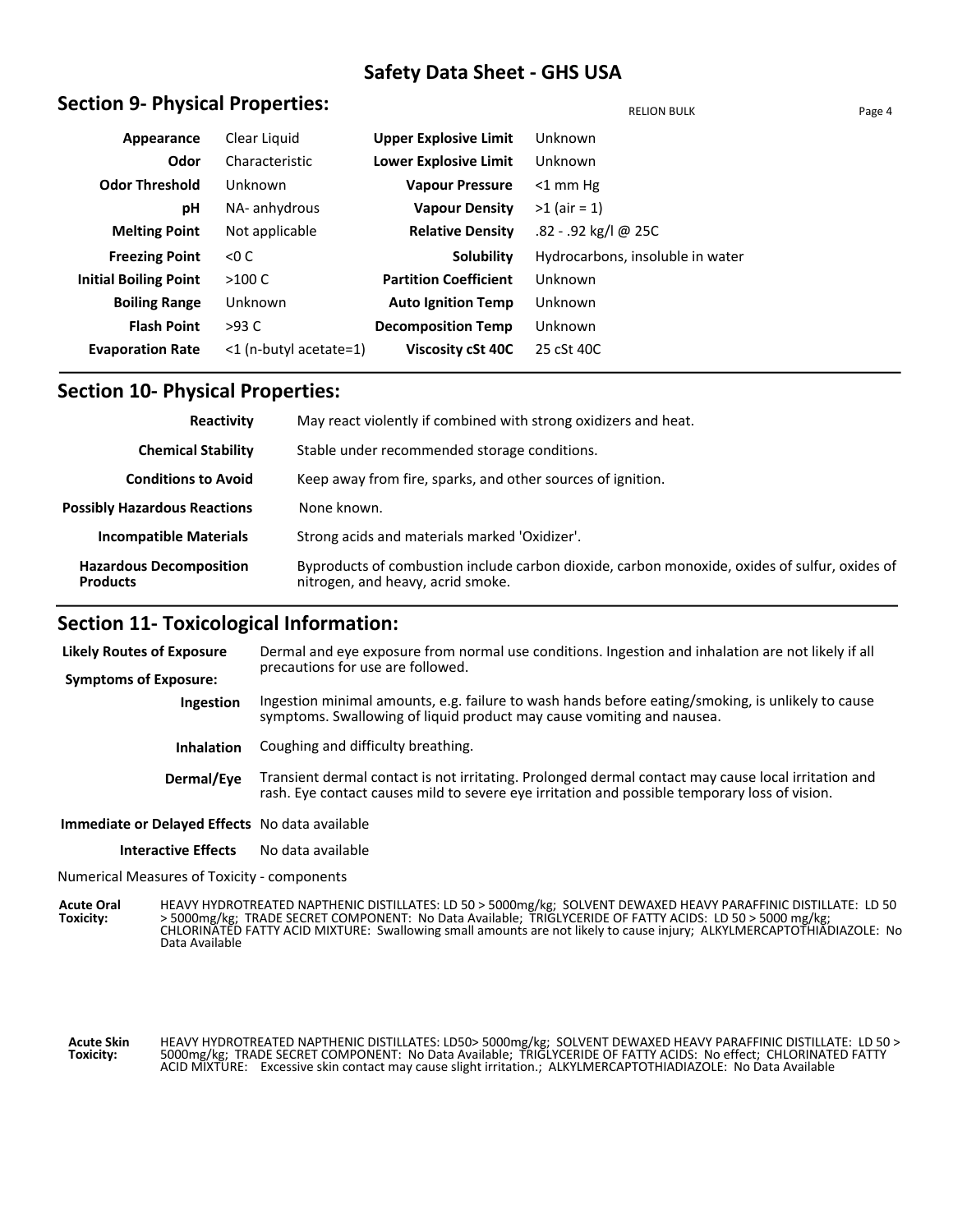# **Section 11- Toxicological Information: (continued)** RELION BULK RELION BULK Page 5

**Acute Toxicity Inhalation** HEAVY HYDROTREATED NAPTHENIC DISTILLATES: No effect; SOLVENT DEWAXED HEAVY PARAFFINIC DISTILLATE: No effect; TRADE SECRET COMPONENT: No Data Available; TRIGLYCERIDE OF FATTY ACIDS: No Data Available; CHLORINATED FATTY ACID MIXTURE: No Data Available; ALKYLMERCAPTOTHIADIAZOLE: No Data Available **Skin Corrosion:** HEAVY HYDROTREATED NAPTHENIC DISTILLATES: Not corrosive; SOLVENT DEWAXED HEAVY PARAFFINIC DISTILLATE: Not corrosive; TRADE SECRET COMPONENT: No Data Available; TRIGLYCERIDE OF FATTY ACIDS: Not corrosive.; CHLORINATED FATTY ACID MIXTURE: No Data Available; ALKYLMERCAPTOTHIADIAZOLE: No Data Available **Eye Corrosion:** HEAVY HYDROTREATED NAPTHENIC DISTILLATES: Mild Eye Irritant; SOLVENT DEWAXED HEAVY PARAFFINIC DISTILLATE: Mild Eye Irritant; TRADE SECRET COMPONENT: No Data Available; TRIGLYCERIDE OF FATTY ACIDS: Mild irritant; CHLORINATED FATTY ACID MIXTURE: Contact with eyes may cause slight irritation; ALKYLMERCAPTOTHIADIAZOLE: No Data Available **Respiratory Sensitization:** HEAVY HYDROTREATED NAPTHENIC DISTILLATES: No known effect; SOLVENT DEWAXED HEAVY PARAFFINIC DISTILLATE: No known effect; TRADE SECRET COMPONENT: No Data Available; TRIGLYCERIDE OF FATTY ACIDS: No known effect; CHLORINATED FATTY ACID MIXTURE: No Data Available; ALKYLMERCAPTOTHIADIAZOLE: No Data Available **Skin Sensitization:** HEAVY HYDROTREATED NAPTHENIC DISTILLATES: No known effect; SOLVENT DEWAXED HEAVY PARAFFINIC DISTILLATE: No known effect; TRADE SECRET COMPONENT: No Data Available; TRIGLYCERIDE OF FATTY ACIDS: No known effect; CHLORINATED FATTY ACID MIXTURE: No Data Available; ALKYLMERCAPTOTHIADIAZOLE: No Data Available **Germ Cell Mutagenicity:** HEAVY HYDROTREATED NAPTHENIC DISTILLATES: Not mutagenic; SOLVENT DEWAXED HEAVY PARAFFINIC DISTILLATE: Not mutagenic; TRADE SECRET COMPONENT: No Data Available; TRIGLYCERIDE OF FATTY ACIDS: Not mutagenic; CHLORINATED FATTY ACID MIXTURE: No Data Available; ALKYLMERCAPTOTHIADIAZOLE: No Data Available Carcinogen: HEAVY HYDROTREATED NAPTHENIC DISTILLATES: Not listed by IARC, ACGIH,NTP, or OSHA; SOLVENT DEWAXED HEAVY<br>PARAFFINIC DISTILLATE: Not listed by IARC, ACGIH,NTP, or OSHA; TRADE SECRET COMPONENT: No Data Available; TRIGLYCERIDE OF FATTY ACIDS: Not carcinogenic; CHLORINATED FATTY ACID MIXTURE: No Data Available; ALKYLMERCAPTOTHIADIAZOLE: No Data Available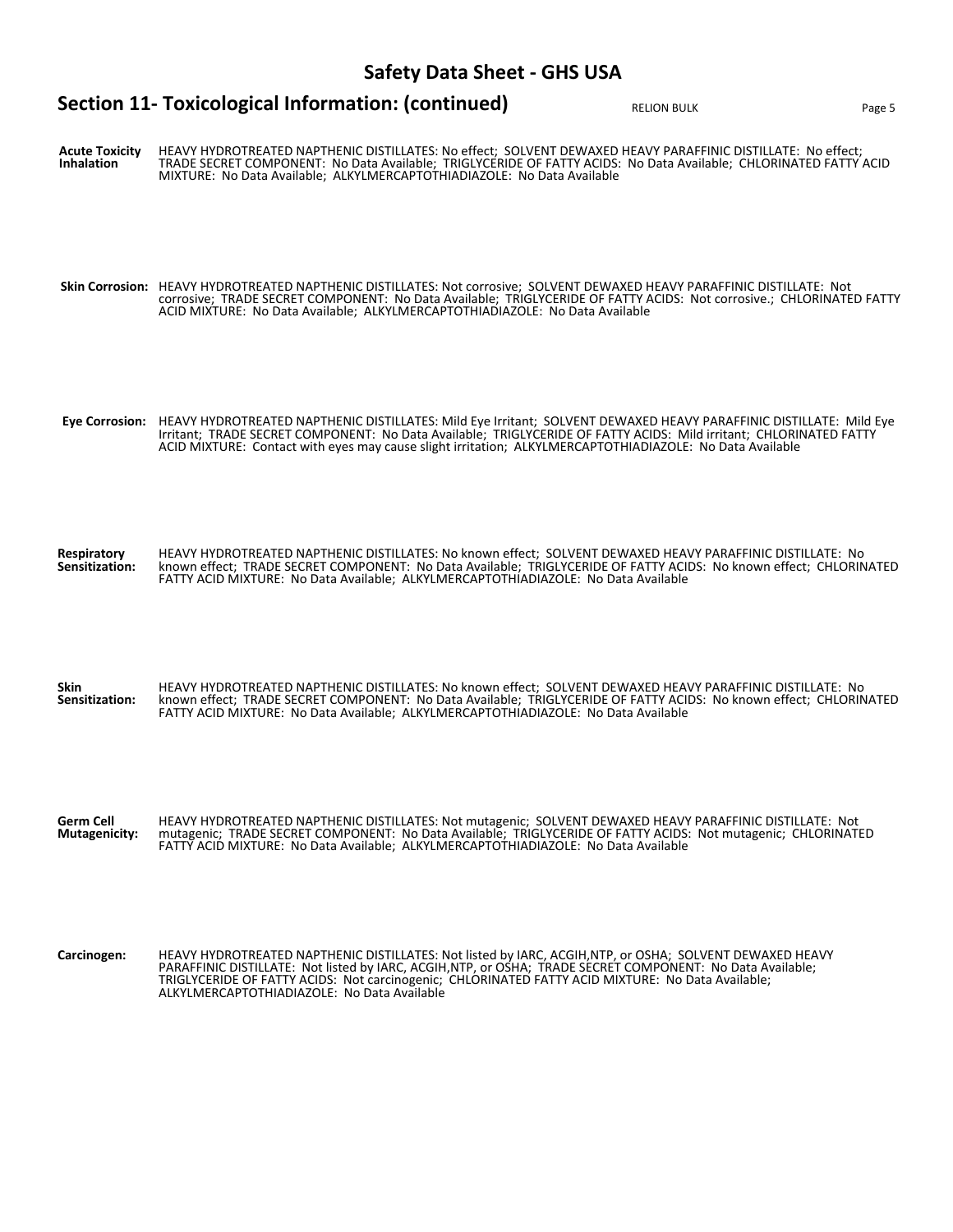## **Reproductive Effects:** HEAVY HYDROTREATED NAPTHENIC DISTILLATES: No known effect; SOLVENT DEWAXED HEAVY PARAFFINIC DISTILLATE: No known effect; TRADE SECRET COMPONENT: No Data Available; TRIGLYCERIDE OF FATTY ACIDS: No known effect; CHLORINATED FATTY ACID MIXTURE: No Data Available; ALKYLMERCAPTOTHIADIAZOLE: No Data Available **Target Organ 1 Exposure:** HEAVY HYDROTREATED NAPTHENIC DISTILLATES: No effect; SOLVENT DEWAXED HEAVY PARAFFINIC DISTILLATE: No effect; TRADE SECRET COMPONENT: No Data Available; TRIGLYCERIDE OF FATTY ACIDS: No known effect; CHLORINATED FATTY ACID MIXTURE: No Data Available; ALKYLMERCAPTOTHIADIAZOLE: No Data Available **Target Organ Multiple Exposure:** HEAVY HYDROTREATED NAPTHENIC DISTILLATES: No effect; SOLVENT DEWAXED HEAVY PARAFFINIC DISTILLATE: No effect; TRADE SECRET COMPONENT: No Data Available; TRIGLYCERIDE OF FATTY ACIDS: No known effect; CHLORINATED FATTY ACID MIXTURE: No Data Available; ALKYLMERCAPTOTHIADIAZOLE: No Data Available **Section 11- Toxicological Information: (continued)** RELION BULK RELION BULK Page 6

**Aspiration Hazard:** HEAVY HYDROTREATED NAPTHENIC DISTILLATES: No effect; SOLVENT DEWAXED HEAVY PARAFFINIC DISTILLATE: No effect; TRADE SECRET COMPONENT: No Data Available; TRIGLYCERIDE OF FATTY ACIDS: No hazard; CHLORINATED FATTY ACID MIXTURE: No Data Available; ALKYLMERCAPTOTHIADIAZOLE: No Data Available

#### **Other Information**

### **Section 12- Ecological Information:**

**Ecological Summary** Hydrocarbon mineral oils have low toxicity and are inherently biodegradable. Additives in mixture have varying degrees of toxicity, persistance, and other effects. Available component data is shown below.

**Bioaccumulation** No data available

**Persistance/Degradability** No data available

**Waste Treatment Effects** No data available

**Soil Mobility** Mineral oils have been shown to adhere strongly to soil. Mobility is expected to be low.

**Other Adverse Effects** Oils spilled or leaked into waterways will cause an oil sheen on the surface.

#### **Toxicity to aquatic organisms, component information:**

**Aquatic Toxicity, Acute:** HEAVY HYDROTREATED NAPTHENIC DISTILLATES: No Data Available; SOLVENT DEWAXED HEAVY PARAFFINIC DISTILLATE: No Data Available; TRADE SECRET COMPONENT: No Data Available; TRIGLYCERIDE OF FATTY ACIDS: No Data Available; CHLORINATED FATTY ACID MIXTURE: No Data Available; ALKYLMERCAPTOTHIADIAZOLE: No Data Available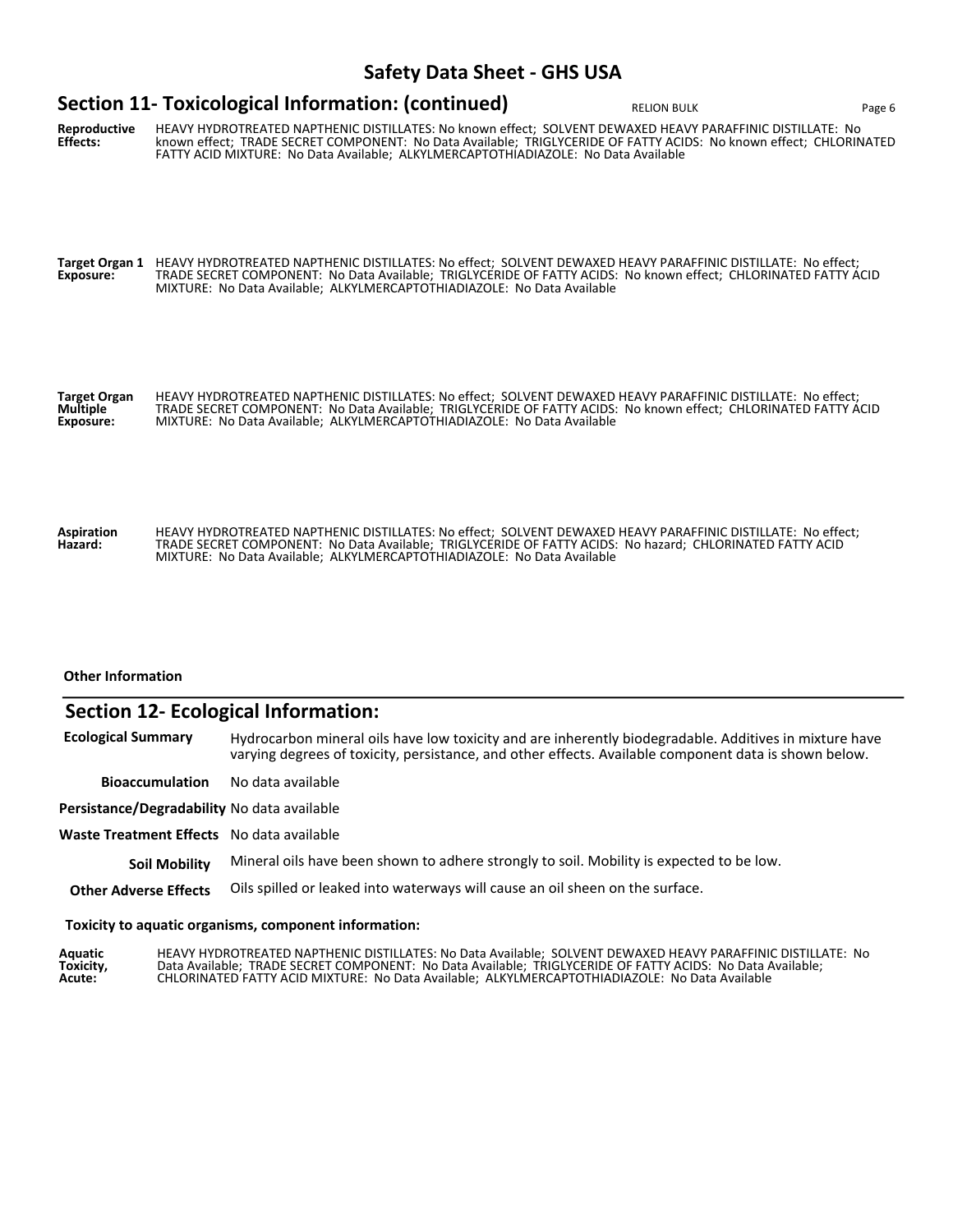## **Section 12- Ecological Information, Continued:**

RELION BULK Page 7

**Aquatic Toxicity,Long Term:** HEAVY HYDROTREATED NAPTHENIC DISTILLATES: No Data Available; SOLVENT DEWAXED HEAVY PARAFFINIC DISTILLATE: No Data Available; TRADE SECRET COMPONENT: No Data Available; TRIGLYCERIDE OF FATTY ACIDS: No Data Available; CHLORINATED FATTY ACID MIXTURE: No Data Available; ALKYLMERCAPTOTHIADIAZOLE: No Data Available

**Ozone:** No components of this mixture have any known or reported negative effects on the earth's ozone layer.

# **Section 13- Disposal Considerations:**

| <b>Disposal Containers &amp; Methods</b>                         | Unused material is not a RCRA hazardous waste. Mixture with other wastes may cause<br>classification as hazardous waste. Users must determine compliance with local, state, and federal<br>regulations for proper classification and disposal of used oils and mixtures thereof. Suitable<br>containers include steel and polyethylene drums and totes, for containment of used oil. Secondary<br>containment is advised. Containers should be kept sealed and protected from rain and exposure. |
|------------------------------------------------------------------|--------------------------------------------------------------------------------------------------------------------------------------------------------------------------------------------------------------------------------------------------------------------------------------------------------------------------------------------------------------------------------------------------------------------------------------------------------------------------------------------------|
| <b>Physical Chemical Properties</b><br><b>Affecting Disposal</b> | Changes in physical and chemical properties during use, such as contamination with lead, zinc, or<br>other metals, may affect classification for disposal. Used oils should be tested to determine metals<br>content and applicable local, state, and federal regulations governing disposal of such fluids.                                                                                                                                                                                     |
| <b>Improper Disposal</b>                                         | Discharging of oily wastes into any sewer, watercourse, or unregulated drain is improper and may<br>result in fines, penalties, cleanup costs, and criminal liabilitites.                                                                                                                                                                                                                                                                                                                        |
| <b>Precautions for Landfill</b>                                  | Oily liquid should not be disposed in a landfill. Disposal of oily absorbents, rags, or other items into<br>a landfill should only be done with proper permission from local, state, and federal authorities.                                                                                                                                                                                                                                                                                    |

### **Section 14- Transport Information:**

| <b>UN Proper Shipping Name</b>               | Lubricating Oil, Non-Regulated Material         |                      | <b>UN Number</b> | Not Regulated |  |
|----------------------------------------------|-------------------------------------------------|----------------------|------------------|---------------|--|
| <b>Transport Hazard Class</b> Not Applicable |                                                 | <b>Packing Group</b> | Not Applicable   |               |  |
| <b>Marine</b>                                | Not Regulated                                   |                      |                  |               |  |
| Road                                         | Not Regulated                                   |                      |                  |               |  |
| Rail                                         | Not Regulated                                   |                      |                  |               |  |
| <b>Inland Waterways</b>                      | Not Regulated                                   |                      |                  |               |  |
| <b>Special Precautions</b>                   | None                                            |                      |                  |               |  |
| <b>MARPOL</b>                                | Not available for sale in bulk marine shipments |                      |                  |               |  |
| <b>IBC CODE</b>                              | Not applicable                                  |                      |                  |               |  |